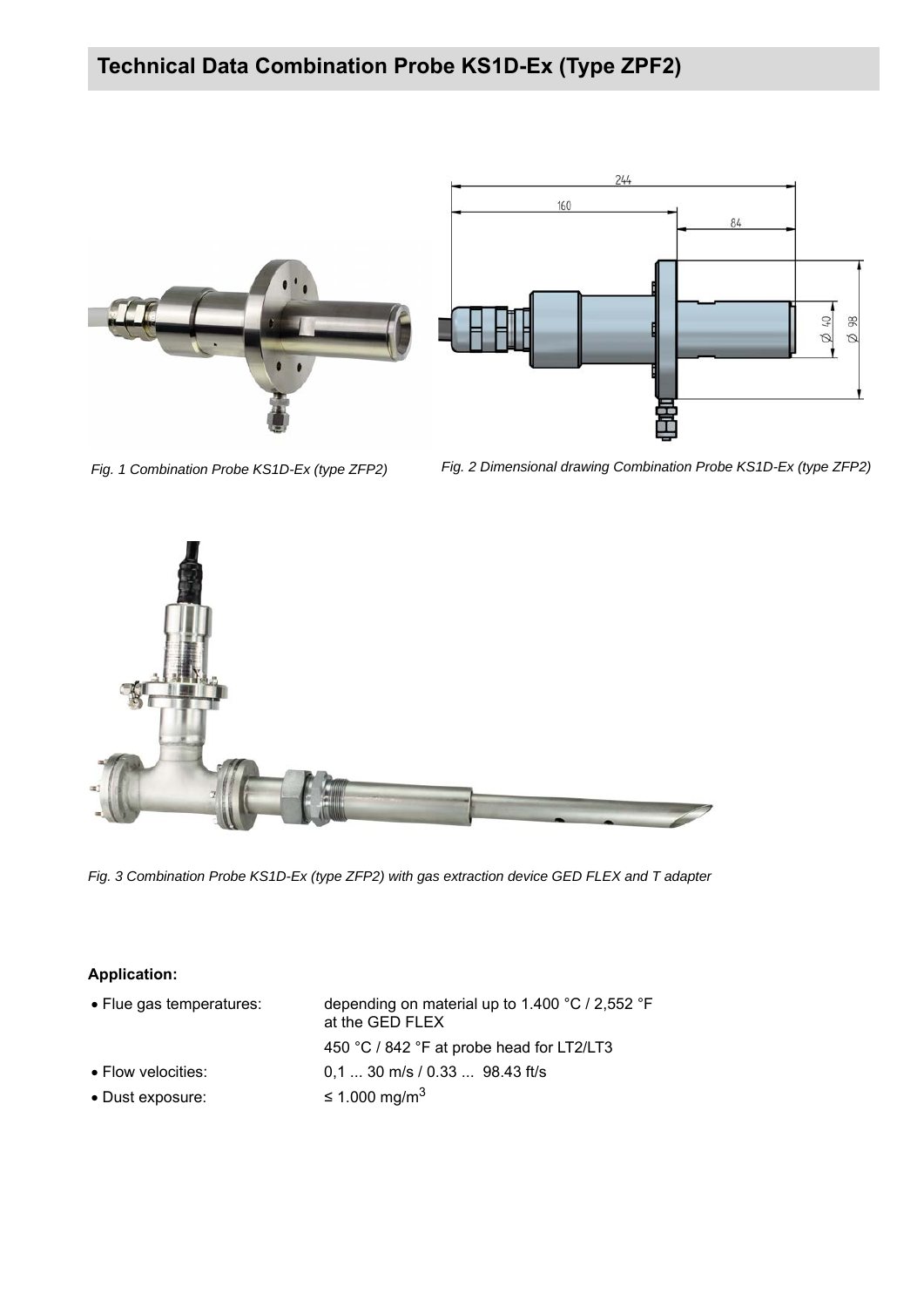

*Fig. 4 Ex Probe with GED FLEX made of Inconel or stainless steel with T-adapter*

- 
- **2** Graphite sealing type 656P0263 **11** Length GED FLEX
- **3** Maximum measuring gas temperature at probe head: 300 °C / 572 °F in connection with LT3-F 450 °C / 842 °F in connection with LT2/LT3 and NT1
- 
- 
- **5** Insulation T-Adapter type 655R1569 (option, depending on the measuring gas temperature)
- **6a** GED FLEX outer tube
- **6b** GED FLEX extension inner tube (655R1574/ 655R1575)
- **6c** GED FLEX inner tube
- **7** Insulation GED FLEX, on site (depending on the measuring gas temperature)
- 
- 
- **1** Ex probe **10** Boiler wall (in this case with inner insulation)
	-
	- 12 Immersion depth GED FLEX
	- **13** Flow direction measuring gas
	- **14** Variable range immersion depth
- **4** T-adapter for the probe holder type 655R1565 ... 68 **15** Sealing flange/cleaning flange with pneumatic connections
	- For T-adapter type 655R1565: blind flange
	- For T-adapter type 655R1566: cleaning flange with pneumatic connections (2x 12/10 mm / (0.47/0.39" in)
	- For T-adapter type 655R1567: Ejector flange with pneumatic connection (6/4mm / 0.16/0.24" in)
	- For T-adapter type 655R1568: Flange with all pneumatic connections
	- **16** Pneumatic connection
- **8** Screw-in connection **17** Hose connection 4/6 mm / 0.16/0.24" in for calibrating gas
- **9** Half sleeve **18** Connecting cable, length 2 m / 6.6 ft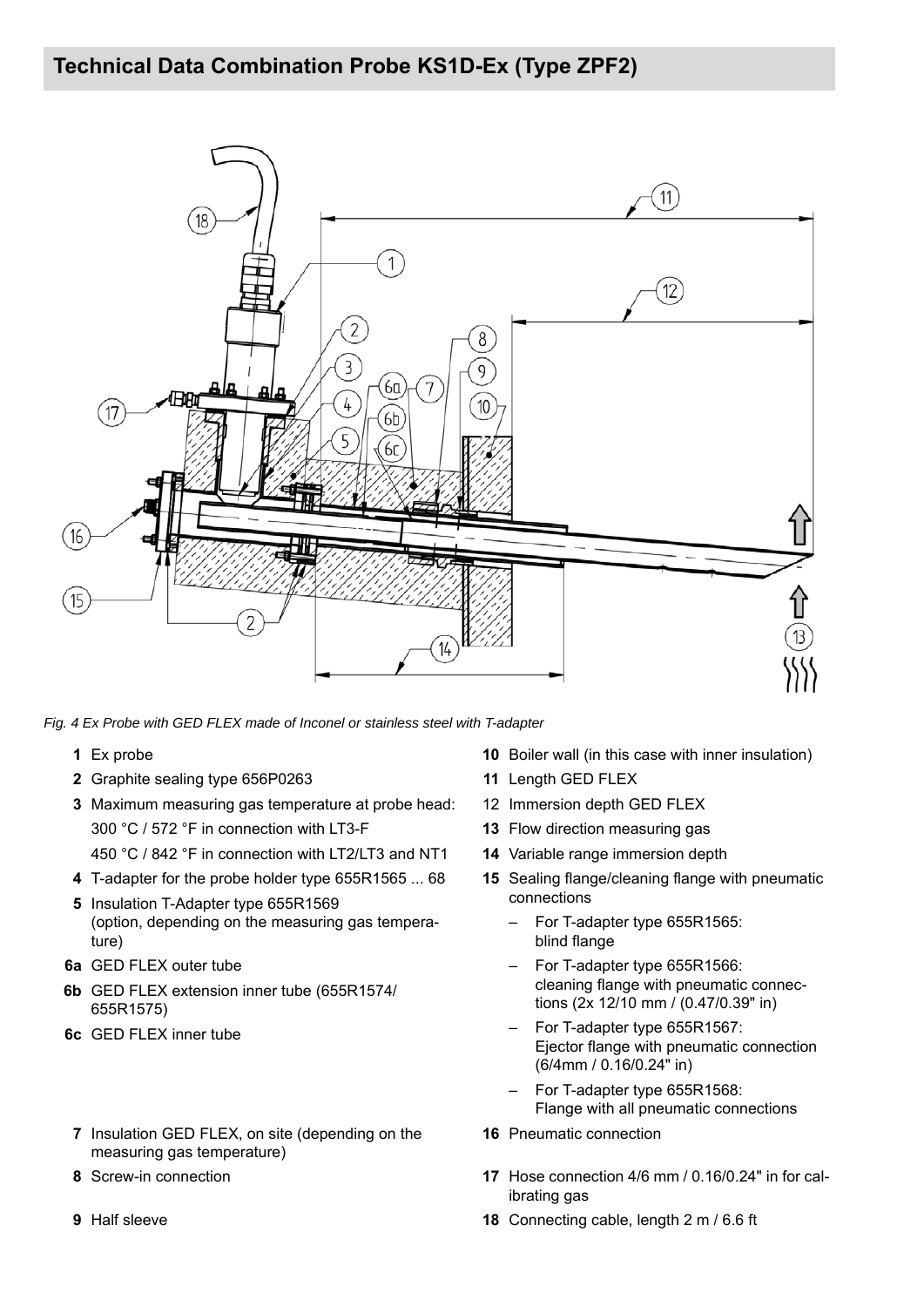

*Fig. 5 Ex Probe with GED FLEX made of Kanthal or AL203 with T-adapter*

- 
- 
- **3** Max. measuring gas temperature on probe head: 300 °C / 572°F in combination with LT3-F
	- 450 °C / 842 °F in combination with LT2/LT3
- **4** T-adapter for probe mount for Injector Acceleration type 655R1565 ...68
- **5** Insulation of T-adapter type 655R1569 (optional, depending on the measuring gas temperature)
- **6a** GED FLEX outer tube
- **6b** GED FLEX inner tube
- **7** Insulation of GED FLEX, provided by customer (depending on the measuring gas temperature)
- **8** Male coupling
- 
- **10** Boiler wall (in this case with inner insulation) **17** Hose connection 4/6 mm (0.16/0.24" in) for
- **11** Length GED FLEX **18** Connection cable
- **1** Ex probe **12** Immersion depth of GED FLEX
- **2** Graphite seal type 656P0263 **13** Flow direction of measuring gas
	- **14** Variable range of immersion depth
	- **15** Sealing flange/cleaning flange with pneumatic connections

#### End flange

- For T-adapter type 655R1565: blind flange
- For T-adapter type 655R1566: cleaning flange with pneumatic connections (2x 12/10 mm / 0.47/0.39" in)
- For T-adapter type 655R1567: Ejector flange with pneumatic connection (6/4 mm / (0.16/0.24" in)
- For T-adapter type 655R1568: Flange with all pneumatic connections
- **9** Half collar **16** Pneumatic connection
	- calibration gas
	-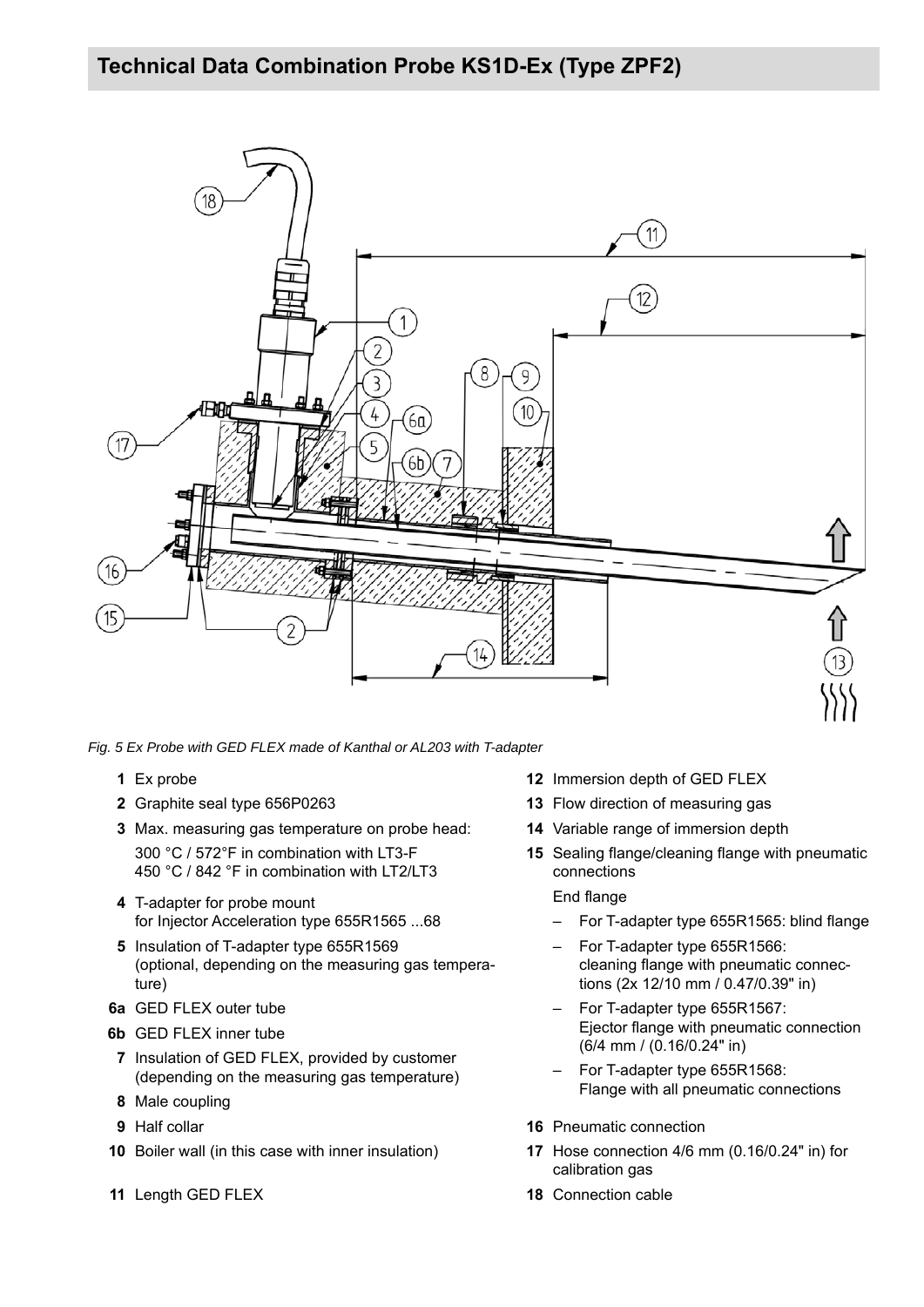| Technical data*                                                                                               |                                                                                                                                                          |
|---------------------------------------------------------------------------------------------------------------|----------------------------------------------------------------------------------------------------------------------------------------------------------|
| <b>Measuring range</b>                                                                                        | $Q_2: 0  21 \% Q_2$                                                                                                                                      |
|                                                                                                               | $COe: 0  1,000$ ppm (0 - 10,000 ppm upon request)                                                                                                        |
| Measuring precision                                                                                           | $O_2$ : $\pm$ 5 % of measured value - not better than $\pm$ 0.3 vol. %                                                                                   |
|                                                                                                               | $COa: \pm 25$ % of measured value- not better than $\pm$ 20 ppm<br>after prior calibration under operating conditions with a CO<br>reference measurement |
|                                                                                                               | In measuring range $\leq 100$ ppm: $\pm 10$ ppm                                                                                                          |
| Sensor signal                                                                                                 | $O_2$ : -30  +150 mV                                                                                                                                     |
|                                                                                                               | $COa: -30  +800$ mV                                                                                                                                      |
| Response time                                                                                                 | $O_2$ : $t_{60}$ : < 50 s                                                                                                                                |
|                                                                                                               | $t_{90}$ : < 130 s                                                                                                                                       |
|                                                                                                               | $COe: t60: < 60 s$                                                                                                                                       |
|                                                                                                               | $t_{90}$ : < 140 s                                                                                                                                       |
| Offset to environment                                                                                         | $O_2$ : < 0.3 vol. %                                                                                                                                     |
|                                                                                                               | $COa: < 2$ ppm                                                                                                                                           |
| Repeating precision                                                                                           | $O_2$ : < 0.1 % deviation from measured value                                                                                                            |
|                                                                                                               | $COe$ : < 0.7 % deviation from measured value                                                                                                            |
| <b>Drift</b>                                                                                                  | $O_2$ : < 1.7 % from measured value (after 1000 h of operation<br>in EL light fuel oil and 1004 switching cycles ON/OFF)                                 |
|                                                                                                               | $COe$ : < 18.4 % from measured value (after 1000 h of<br>operation in EL light fuel oil and 1004 switching cycles<br>ON/OFF)                             |
| Cross sensitivity**                                                                                           | $Q_2$ : to $CO_2$ (15 vol. %) < 0.1 vol. %                                                                                                               |
|                                                                                                               | $O_2$ : to CO (874 ppm) < 0.1 vol. %                                                                                                                     |
|                                                                                                               | $O_2$ : to CH <sub>4</sub> (76 ppm) < 0.1 vol. %                                                                                                         |
|                                                                                                               | $O_2$ : to SO <sub>2</sub> (76 ppm) < 0.1 vol. %                                                                                                         |
|                                                                                                               | $O_2$ : to NO (245 ppm) < 0.1 vol. %                                                                                                                     |
|                                                                                                               | $COe$ : to $CO2$ (15 vol. %) < 26 ppm                                                                                                                    |
|                                                                                                               | $COe$ : to O <sub>2</sub> (1 vol. %) < 38 ppm                                                                                                            |
| Heating consumption                                                                                           | 10  25 W (at T <sub>gas</sub> 350 °C / 662 °F approx. 18 W)<br>(according to design, measuring gas temperature, and<br>measuring speed)                  |
| Lifetime                                                                                                      | > 3 years (in natural gas)                                                                                                                               |
| Weight                                                                                                        | 3,500 g / 7,72 lb                                                                                                                                        |
| Material of probe housing                                                                                     | 1.4401 (SS316L)                                                                                                                                          |
| Material of connecting line                                                                                   | Nickel-plated copper strand<br>insulation polyester, reinforced and shielded 2 m / 6.56 ft                                                               |
| Operating temperature of the measuring cell<br>(sensor) at 13 V heating voltage in the air<br>(20 °C / 68 °F) | 650 °C / 1,202 °F                                                                                                                                        |
| Measuring principle                                                                                           | zirconium dioxide cell $(ZrO2)$ potentiometric (voltage probe)                                                                                           |
| Heating time                                                                                                  | 30 min until operating temperature is reached                                                                                                            |

\* Information according to EN 16340:2014 D

\*\*  $O_2$ : Information assumes an operating gas composition of 5 vol. %  $O_2$ , rest is  $N_2$  $\text{CO}_\text{e}$ : Information assumes an operating gas composition of 5 vol. %  $\text{O}_2$ , 333 ppm  $\text{CO}_\text{e}$ , rest is  $\text{N}_2$  $(333$  ppm CO<sub>e</sub> = 166.5 ppm H<sub>2</sub> + 166.5 ppm CO)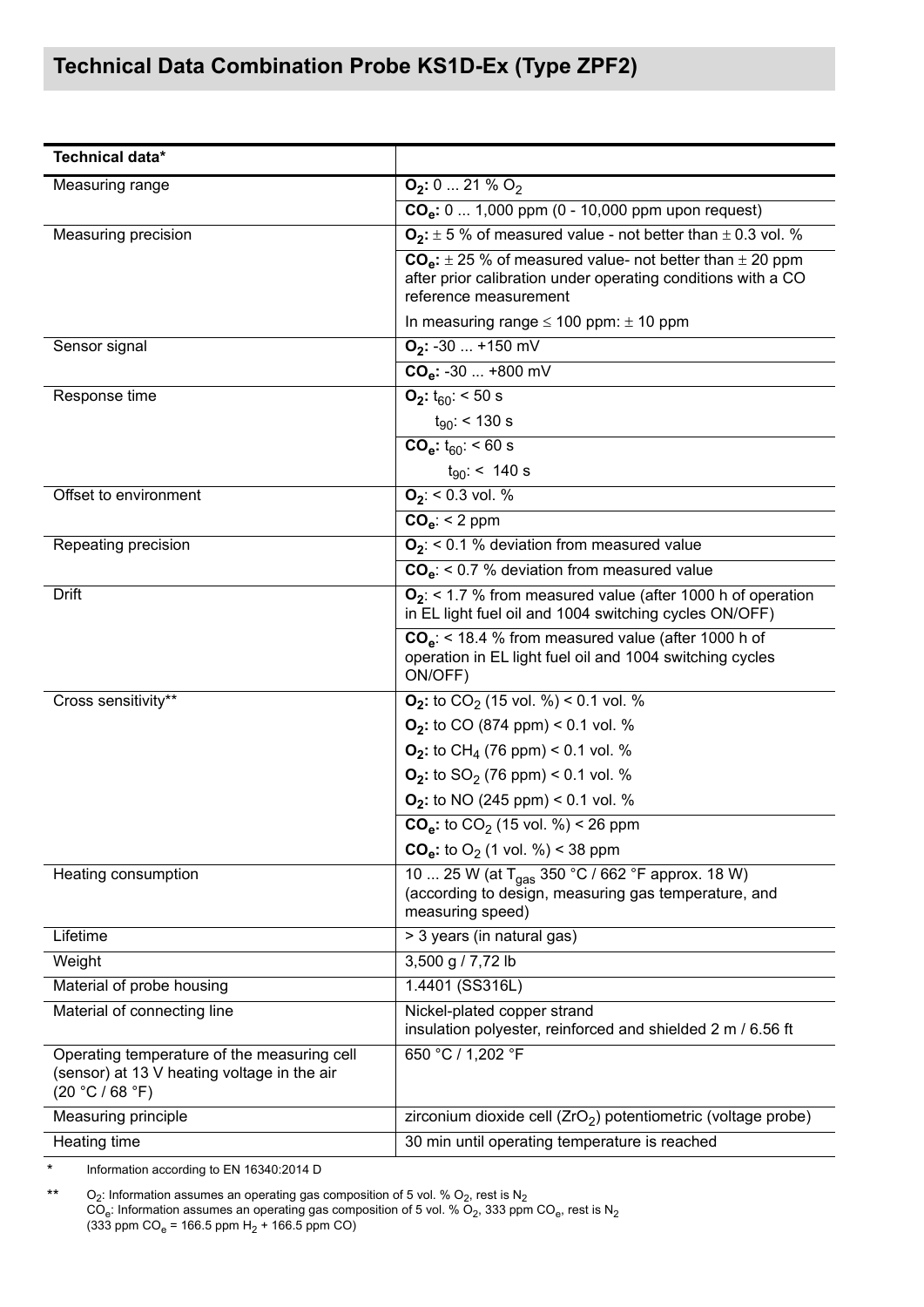| <b>Operating Condition</b>                 |                                                                                                                                                                                                                                                                                                                                                                                                                                         |  |
|--------------------------------------------|-----------------------------------------------------------------------------------------------------------------------------------------------------------------------------------------------------------------------------------------------------------------------------------------------------------------------------------------------------------------------------------------------------------------------------------------|--|
| Mounting / measuring gas extraction device | directly in exhaust gas channel / in situ                                                                                                                                                                                                                                                                                                                                                                                               |  |
| Seal tightness                             | $q_1 \le 100 \text{ cm}^3/\text{h}^*$                                                                                                                                                                                                                                                                                                                                                                                                   |  |
| Mounting position                          | horizontal to vertical                                                                                                                                                                                                                                                                                                                                                                                                                  |  |
| Permissible fuels                          | residue-free, gaseous hydrocarbons, light fuel oil, heavy fuel<br>oil (HFO), lignite and coal, biomass (according to design)                                                                                                                                                                                                                                                                                                            |  |
| Ideal measuring gas speed                  | without GED:<br>$1 \text{ m/s} \leq X \leq 6 \text{ m/s}$<br>$3.28$ ft/s $\leq X \leq 19.69$ ft/s<br>with GED FLEX:<br>0.1 m/s $\leq$ X depending on version<br>$0.328$ ft/s $\leq$ X<br>(Higher measuring gas speed increases the measurement<br>error.<br>Measured at measuring gas temperature 25 °C/ 77 °F.<br>In case of smaller measuring gas temperatures it might be<br>necessary to protect the probe from the incident flow.) |  |
|                                            | <b>Attention:</b><br>For lengths of GED FLEX $> 1$ m, a higher measuring gas<br>speed (> 30 m/s / 98.42 ft/s) can lead to flutter and vibration<br>of GED.                                                                                                                                                                                                                                                                              |  |
| Reference air supply                       | not required                                                                                                                                                                                                                                                                                                                                                                                                                            |  |
| Flange adapter                             | depending on the selected GED                                                                                                                                                                                                                                                                                                                                                                                                           |  |

### **Environmental Conditions**

| <b>Probe head</b>       | permissible flue gas temperature                                                                                                   | $<$ 450 °C / 842 °F                                                           |
|-------------------------|------------------------------------------------------------------------------------------------------------------------------------|-------------------------------------------------------------------------------|
| <b>Operation</b>        | permissible temperature                                                                                                            | $<$ 100 °C / 212 °F on cable gland<br>$<$ 100 °C / 212 °F on connection cable |
| <b>Transport</b>        | permissible temperature                                                                                                            | $-20$ +70 °C / -4  +158 °F                                                    |
| <b>Storage</b>          | permissible temperature                                                                                                            | $-20$ +70 °C / / -4  +158 °F                                                  |
| Degree of<br>protection | according DIN EN 40050                                                                                                             | IP <sub>65</sub>                                                              |
| Type of<br>protection   | $\overline{\phantom{a}}$ II2G<br>Ex d IIB+H2 T3 Gb ( $-20$ °C $\le$ Ta +60 °C)<br><b>LCIE 13 ATEX 3045X</b><br>IECEX LCIE 13.0027X |                                                                               |

\* According to DIN V 18160-1:2006-01, seal tightness towards environment through housing and fastening.

#### *NOTICE*

The limits of the technical data must be strictly adhered to.

### *NOTICE*

LT3-Ex Lambda Transmitter, in combination with the Combination Probe cannot be used for LAMTEC CO/O<sub>2</sub> control.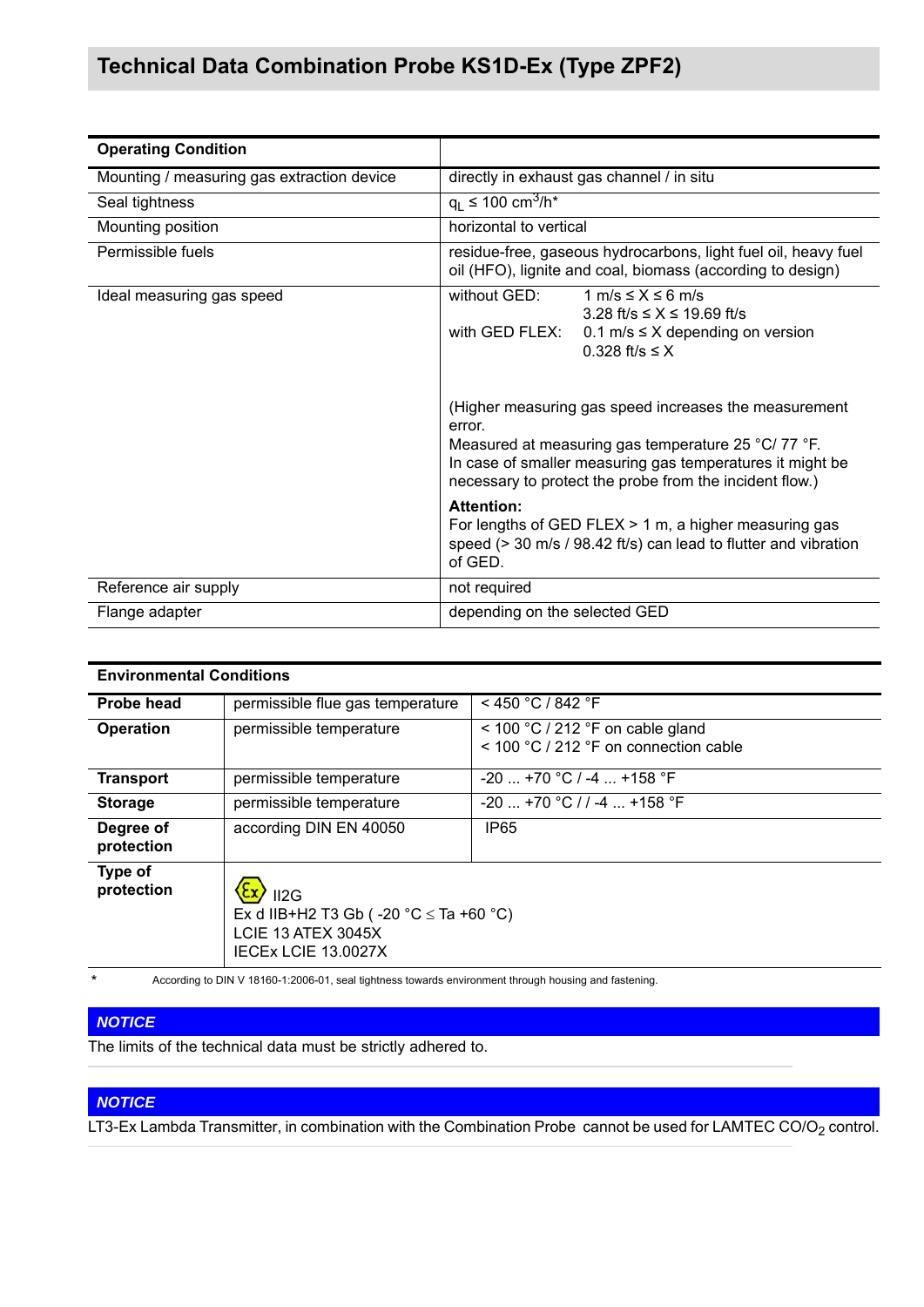## **Order Information**

#### Combination Probe KS1D-Ex for simultaneous measurement of oxygen (O<sub>2</sub>) und unburnt residue (CO/H<sub>2</sub>), **for flue gas temperatures up to 1,400 °C/ 2,552 °F**, **in combination with GED FLEX, response time**  $t_{60}$  **O<sub>2</sub>: < 50 s, CO<sub>e</sub>: < 60 s**

with test gas connector, IP67

| <b>Description / Type</b>                             |                                                                                                                                                                                                       | Order no. |
|-------------------------------------------------------|-------------------------------------------------------------------------------------------------------------------------------------------------------------------------------------------------------|-----------|
| Combination Probe KS1D-Ex, cable length 2 m / 6.56 ft |                                                                                                                                                                                                       | 656R2021  |
| Additional required:                                  | - Lambda Transmitter LT3-Ex, conf. for LS2, order no.657R5160 /  / KS1D<br>- Gas extraction device GED FLEX<br>possible<br>- Dedusting / purge unit, IP65, for T-Adapter GED FLEX, order no. 657R0934 |           |

#### **Accessories**

| <b>Description / Type</b>                                                                                                                                                                                        | Order no. |
|------------------------------------------------------------------------------------------------------------------------------------------------------------------------------------------------------------------|-----------|
| ATEX connection cable for Combination Probe KS1D-Ex / Lambda Probe LS2-Ex                                                                                                                                        | 656R2025  |
| Probe connection box for Combination Probe KS1D- Ex / Lambda Probe LS2-Ex<br>Housing for Ex zone 1 in accordance to ATEX, IP66<br>Material: stainless steel 1.4301<br>230 x 150 x 81 mm / 9.06 x 5.91 x 3.19" in | 650R4029  |
| Filter attachment for high sulphur exhaust gases to protect the probe KS1D-Ex / LS2-Ex                                                                                                                           | 656R2028  |

### **Spare Parts**

| <b>Description / Type</b>                                                            | Order no. |
|--------------------------------------------------------------------------------------|-----------|
| Maintenance-Set (dust protection filter, graphite gasket) for probe KS1D-Ex / LS2-Ex | 656R2027  |
| Maintenance-Set for Filter attachment 656R2028                                       | 656R2029  |
| Gasket for connecting head, Novaphit SSTC                                            | 656P0263  |

### **GED FLEX**

#### **Application up to 750 °C / 1382 °F, inner tube material 1.4571, outer tube material 1.4571**

| Designation / Type                                                                                                       | Order no. |
|--------------------------------------------------------------------------------------------------------------------------|-----------|
| GED FLEX for HT/EX applications<br>up to 750 °C / 1382 °F, stainless steel 1.4571 material, L 500 mm / 19.69 "in         | 655R1520  |
| GED FLEX for HT/EX applications<br>up to 750 °C / 1382 °F, stainless steel 1.4571 material, L 1000 mm / 39.37 "in        | 655R1521  |
| <b>GED FLEX for HT/EX applications</b><br>up to 750 °C / 1382 °F, 1.4571 stainless steel material, L 1500 mm / 59.06 "in | 655R1522  |
| GED FLEX for HT/EX applications<br>up to 750 °C / 1382 °F, 1.4571 stainless steel material, L 2000 mm / 78.74 "n         | 655R1523  |

#### **Application up to 950 °C / 1742 °F, inner tube material INCONEL, outer tube material INCONEL**

| Designation / Type                                                                                                                                   | Order no. |
|------------------------------------------------------------------------------------------------------------------------------------------------------|-----------|
| Measuring flue gas extraction tube flue gas extraction tube for HT/EX applications<br>up to 950 °C / 1742 °F, INCONEL material, L 500 mm / 19.69 "in | 655R1530  |
| GED FLEX for HT/EX applications<br>up to 950 °C / 1742 °F, INCONEL material, L 1000 mm / 39.37 "in                                                   | 655R1531  |
| GED FLEX for HT/EX applications<br>up to 950 °C / 1742 °F, INCONEL material, L 1500 mm / 59.06 "in                                                   | 655R1532  |
| GED FLEX for HT/EX applications<br>up to 950 °C / 1742 °F, INCONEL material, L 2000 mm / 78.74" in                                                   | 655R1533  |